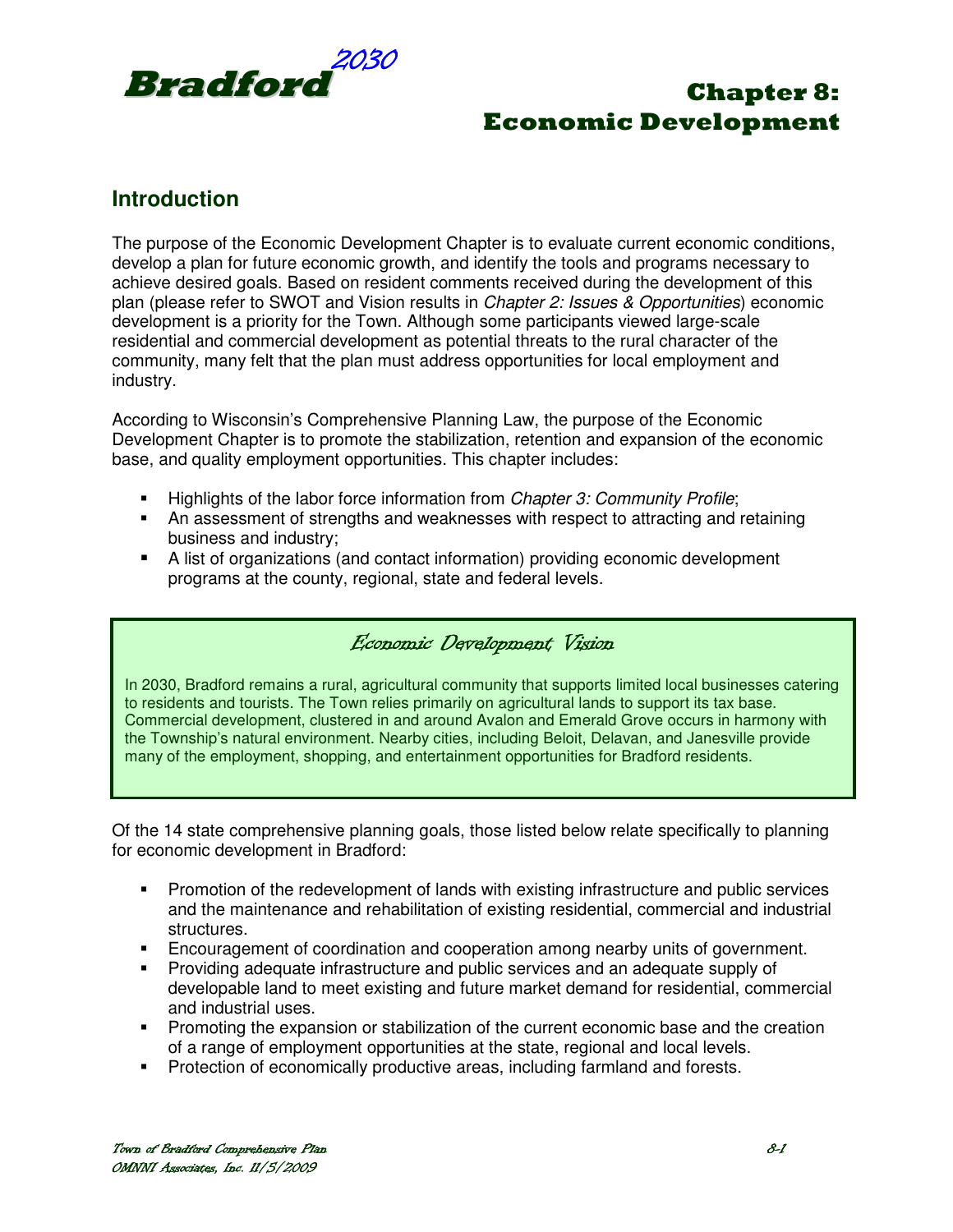

## **Labor Force and Economic Base**

Chapter 3: Community Profile Chapter provided a detailed analysis of Bradford's and Rock County's economy and labor force. Highlights from that chapter include:

- Local workers are mobile. Residents take advantage of convenient access to USH 14/STH 11 I-43 to commute to nearby employment centers.
- Income. Median household income in the Township has grown since the last Census.
- Occupational Types. While the Town of Bradford has a very diverse working population including professionals, sales people, construction workers and farmers, the Census reveals that the most popular occupations are in the manufacturing, education, agricultural, and retail trade sectors.

### **Current Business Inventory and Business Environment**

The current inventory of businesses and commercial operations in Bradford is small and focused primarily on local and tourist-based services. To understand the business environment of a community, it is helpful to classify the local economy. In small towns there are generally five types of economies<sup>1</sup>:

- 1. **Resource-Based Economy.** This type of economy is characterized by geographic isolation, as they are typically far away from larger cities / metro areas and have limited interstate access. These communities often have an aging population base and lack of opportunities for higher education and local employment.
- 2. **Industrial Economy.** This type of economy is characterized by dependence on yesterday's economic base. Often a community of this type has a single manufacturing or industrial operation that sustains the vast majority of residents.
- 3. **Metropolitanizing Economy.** These communities are experiencing a high amount of residential development which causes concern about decreasing land supplies, loss of community identity, maintaining small town character, and avoiding becoming a "bedroom community."
- 4. **Dependent Economy.** Usually an unincorporated area (i.e. township) outside of the suburban ring of development. The economic vitality of this community depends on the economic success of the larger adjacent/nearby community (i.e. La Crosse, Prairie du Chien). The primary challenge is handling local residential development pressure.
- 5. **Lifestyle Economy.** These communities include university towns, small communities with military bases, and tourist destinations. Residents enjoy their small community setting and

 1 Randall Gross, Embracing Change in Small Communities, APA National Conference, March 2005.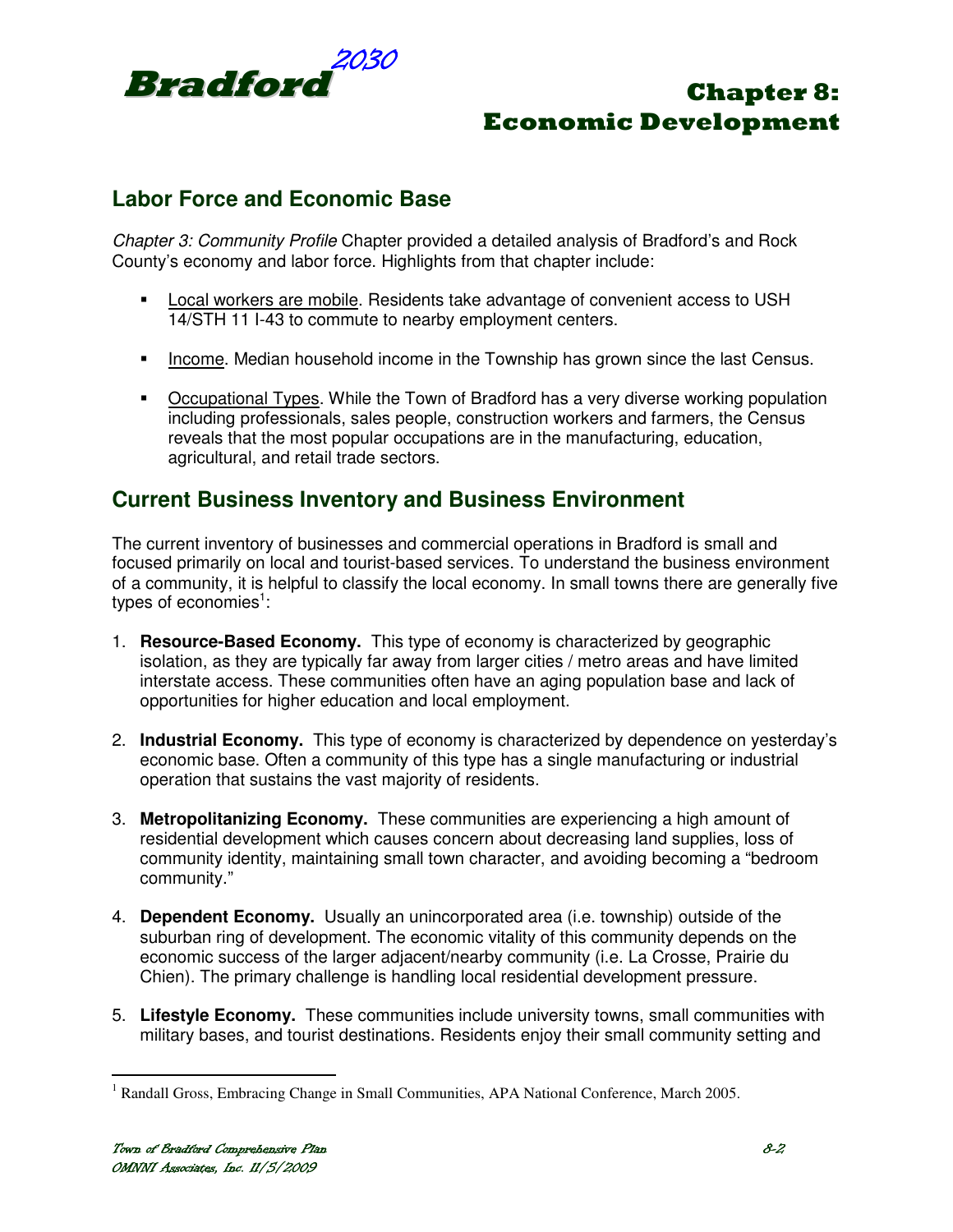

quality of living, but are concerned about their long-term dependency on a single economic source. In the case of Bradford, participants expressed concern about residential development in the form of second homes and time-shares for people who reside outside of the community.

Unlike many of Wisconsin's rural communities, the Town of Bradford does not fit neatly into one of the aforementioned categories. It has aspects of both resource-based and dependent economies. It is likely that, over the long-term, Bradford will transition to more of a dependent economy.

## **Costs and Benefits of Economic Development**

The primary goal of the town of Bradford is to preserve agriculture as the dominant land use well into the future. Although the community is unlikely to aggressively seek economic development, Bradford has several positive attributes desirable to potential businesses:

- A location that has traffic flowing through it from north, south, and east centrally located between a number of larger urban areas.
- **Properties with highway frontage on USH 14/STH 11.**
- An attractive and safe community atmosphere that provides for a high quality of living.
- **Quality school districts serving the area.**
- Reasonable tax rates.
- **Low crime rate.**
- Good air and water quality.
- Access to recreational areas, open space, and water.

While the Town of Bradford enjoys the advantages identified above, there are several challenges that must be addressed should the community decide to attract new business and industry, including:

- Residents can easily drive to nearby cities to purchase services and products.
- Similarly, many residents travel outside of the Town to work and find shopping, dining and entertainment choices.
- Competition from nearby development centers limits the market area for businesses in Bradford.
- **EXECUTE:** Limited police and fire protection.
- Opposition to development from Town residents who perceive business uses as a threat to the Town's rural character and quality of living.
- No water and sewer.

## **Local Economic Development Desires**

Each community has a different vision for future economic development. Bradford, like many rural townships, has emphasized the preservation of its agricultural land base and natural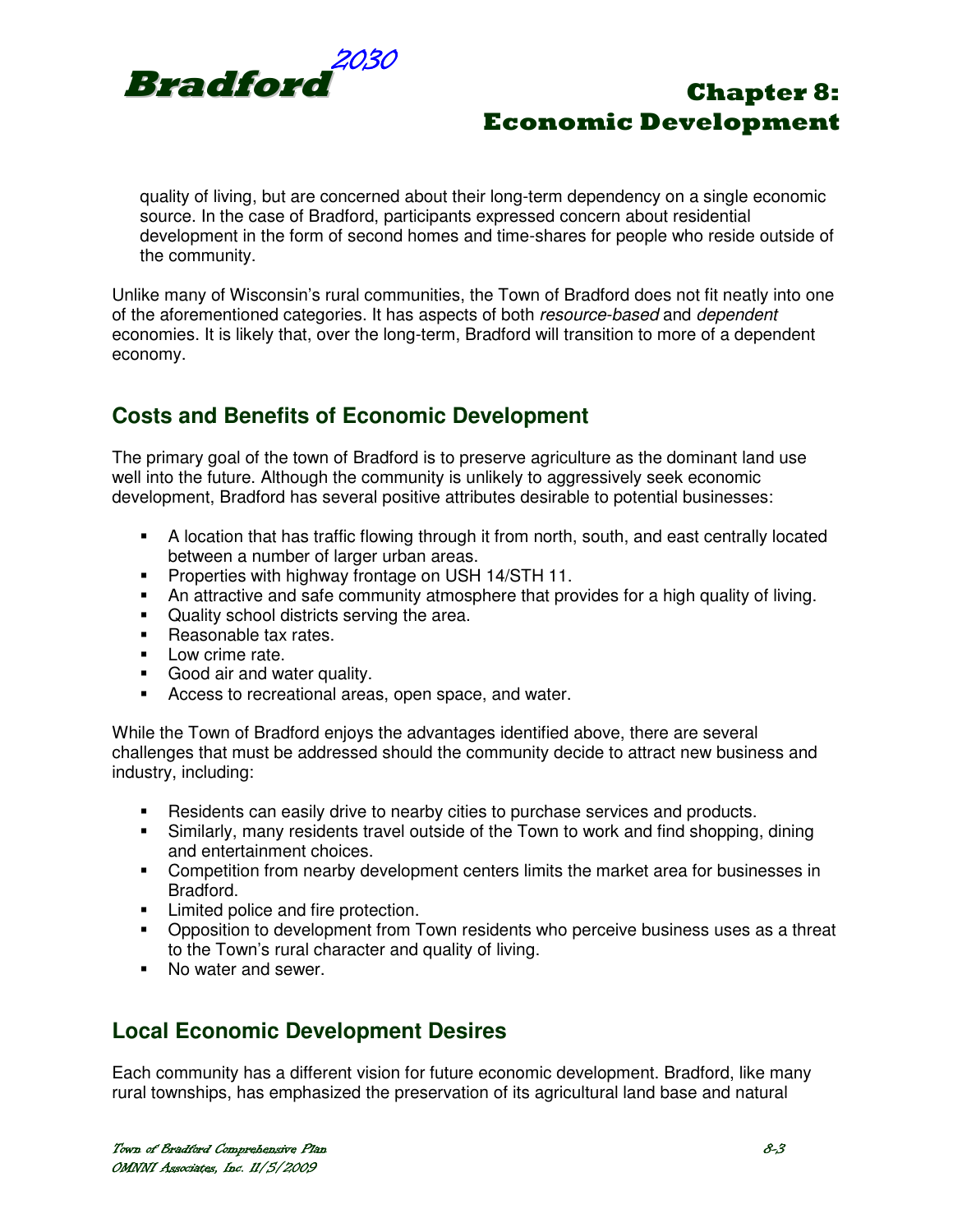

environment. The Town does not desire an expansion of the current business inventory. New businesses, when they develop, shall be focused upon servicing local resident needs and providing support for agricultural operations.

The Town of Bradford Smart Growth Community Survey asked residents to describe current job opportunities in the community:

- 19% say Bradford faces serious job shortages.
- **18% say Bradford faces minor job shortages.**
- 12% felt Bradford has a good supply of job opportunities.
- 51% had no opinion.

## **Economic Development Opportunities**

This section highlights some of the economic development opportunities available and desirable to Bradford. Supporting goals, objectives and policies are provided at the end of the chapter to help Bradford capitalize on its most desired economic opportunities.

#### **AGRICULTURE AND ECONOMIC DEVELOPMENT**

A depressed farm economy in Wisconsin and growing pressure from nonfarm development has led to increasing conflicts over the use of agricultural lands. Central to this conflict is the demand for rural housing and recreational land, which has resulted in accelerated rates of farmland conversion to nonfarm uses. In fact, nonfarm growth pressures led to Wisconsin passing the Comprehensive Planning Law in 1999 to encourage communities to write and use comprehensive plans to guide land use



decisions. Bradford, unlike many rural Towns in Wisconsin, has a vibrant agricultural community with an ample supply of young, progressive, and innovative farmers. Competition by local farmers for rentable agricultural land is strong.

#### **STRATEGIES TO PRESERVE AGRICULTURE**

The Agricultural, Natural and Cultural Resources chapter highlighted several strategies for sustaining agriculture in the Town over the next 20 years and beyond. Given the importance of agriculture to the local economy, this section offers some additional opportunities available to local farmers.

- Sell products directly to customers at a centralized farmer's market. Possible locations for a new farmers market within Bradford are identified on the Future Land Use Map later in this plan.
- Develop a historical and/or niche farm tour to showcase local farm operations and farm products.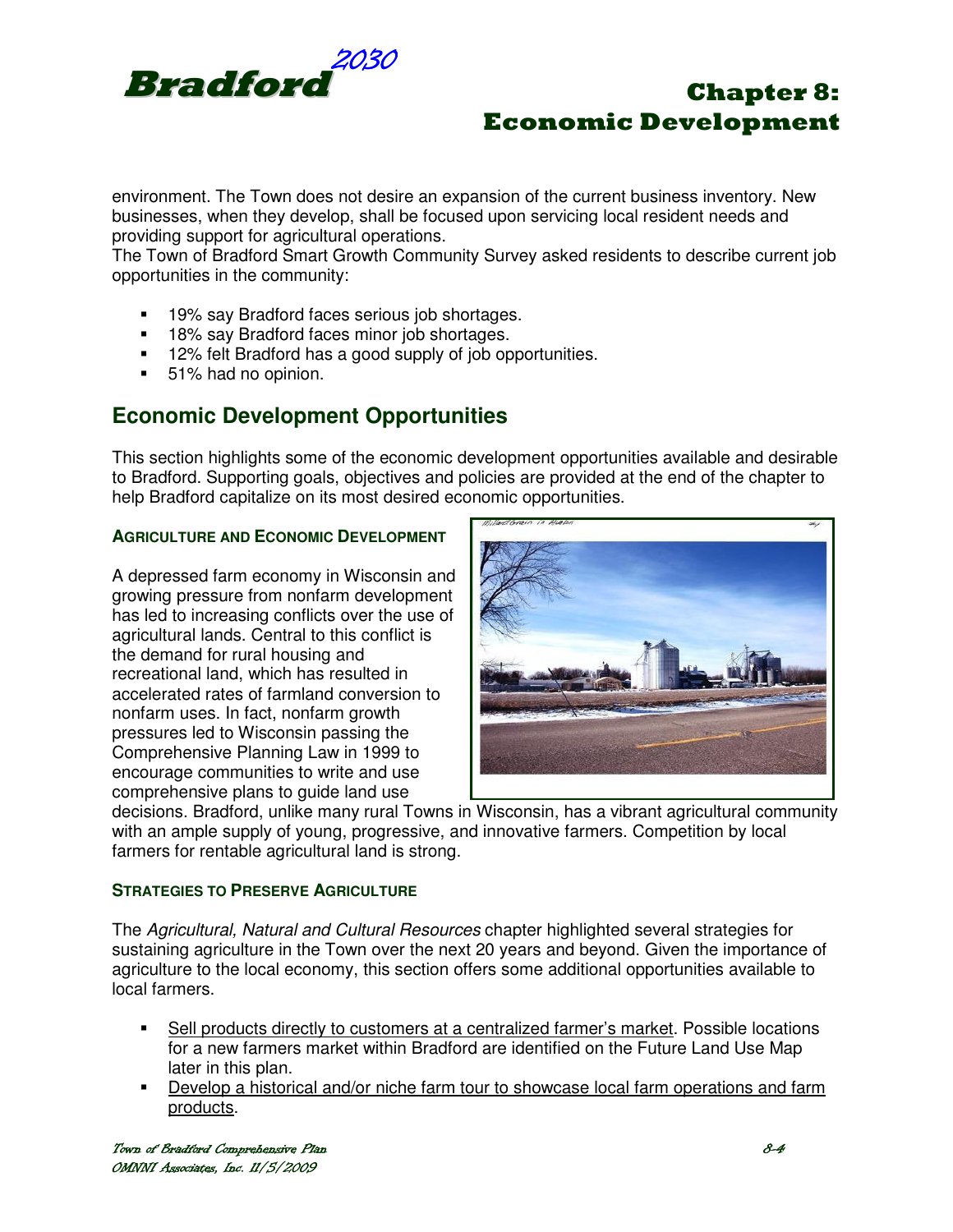

 Consider conversion to organic farming for farmers struggling to compete. Strong organic and specialty farm markets are proving very profitable. Since 1990, the organic food industry has grown 20% or more each year and now constitutes an almost \$8 billion industry. An opportunity exists to capitalize on this growing market.

#### **AGRICULTURE / NATURE RELATED TOURISM**

Two potential agricultural tourist markets exist in Bradford:

- Eco-Tourism. The Town's rural location and proximity to Madison, Milwaukee, and Chicago provide opportunities to bring nature enthusiasts to the area that could spend money in the community at local restaurants, the farmers market, and other businesses. (Please refer to Chapter 5: Transportation for more information on bike / trail route opportunities in Bradford.)
- Agri-Tourism. Opportunities exist to offer tourist activities related to area agriculture, including: farmer-for-a-day experiences, rural bed & breakfasts, roadside stands, horse boarding and trail riding, pick-your-own produce operations, corn mazes, pumpkin patches, etc.

### **Locations for New Business Development**

As has been discussed throughout this plan, the Town of Bradford does not seek an increase in economic development within the community. However, new businesses catering to local resident needs and supporting existing farming operations are desirable. The Future Land Use map will identify areas near Avalon and Emerald Grove suited for future economic development.

### **Economic Development Tools, Programs, and Partners**

#### **CAPITAL IMPROVEMENTS PROGRAM (CIP)**

Through a Capital Improvements Program (CIP), communities are able to responsibly plan for future improvements. As is recommended in Chapter 6: Utilities and Community Facilities, Bradford should consider developing a CIP to help plan for community improvements that can support existing local businesses and desirable new business opportunities. A CIP may be used to plan for road maintenance, vehicles, parks and recreation facilities, and Town facility improvements, among others

#### **TAX INCREMENT FINANCING**

Tax Incremental Financing (TIF) allows communities to undertake a public project to stimulate beneficial development or redevelopment that would not otherwise occur. It is a mechanism for financing local economic development projects in underdeveloped and blighted areas. Taxes generated by the increased property values pay for land acquisition or needed public works.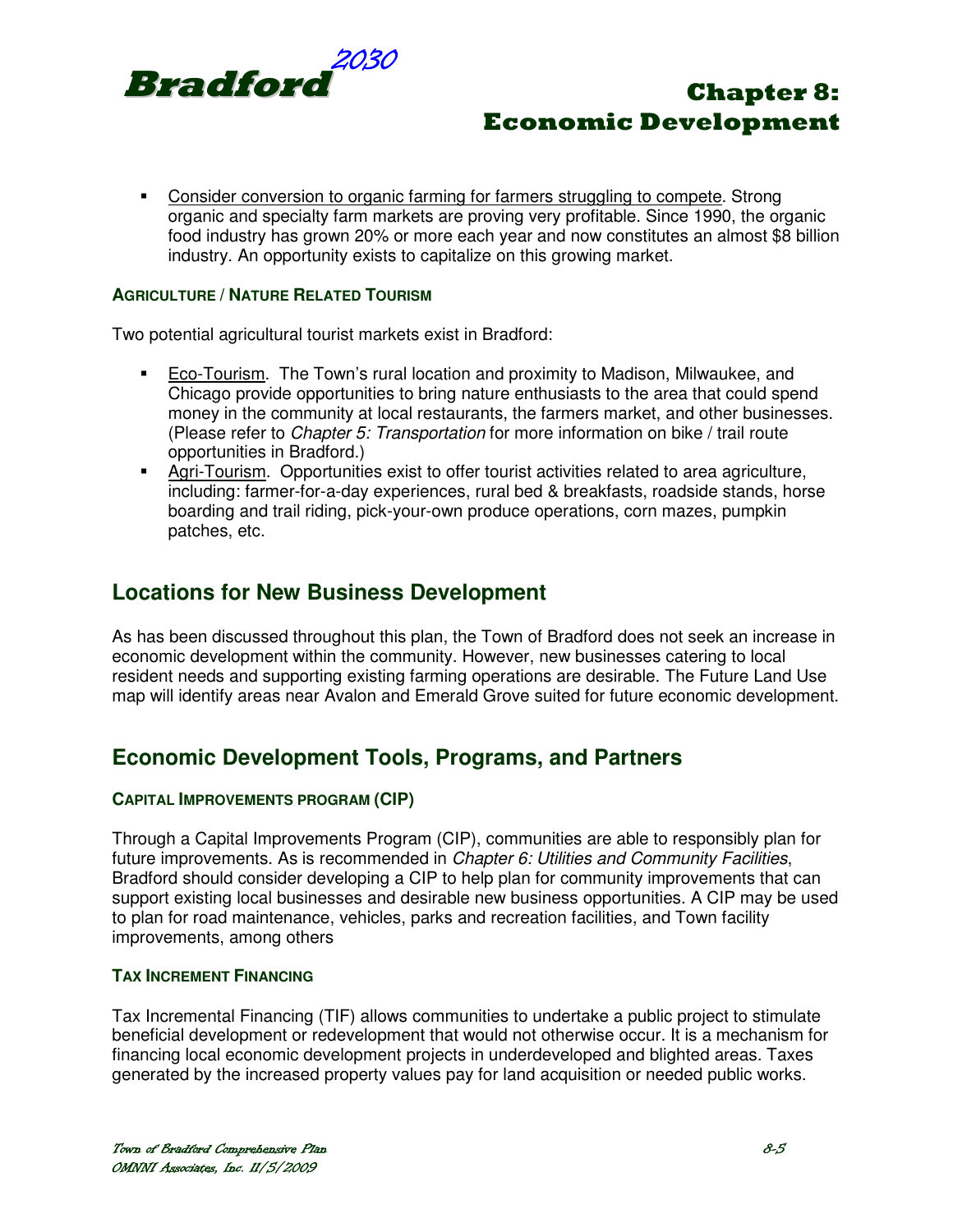

Until recently, TIF has been an economic development tool available exclusively to cities and villages. However, the Wisconsin Law was changed to allow Towns to establish TIF districts to promote agricultural and forestry development. Towns are more restricted than cities and villages in the range of activities that may receive TIF benefit. The list of eligible activities for a Town TIF district includes<sup>2</sup>:

- Agriculture animal and crop production and direct support activities.
- Tourism camps, RV parks, campgrounds, dairy product stores and public golf courses.
- Forestry including logging and direct support activities.
- Manufacturing defined as animal slaughtering and processing, wood product manufacturing, paper manufacturing, or ethyl alcohol manufacturing.
- Residential development limited to sleeping quarters within a TIF district for employees who work for employers engaged in an eligible TIF project (cannot include hotels, motels or traditional homes).
- Retail development Related to the sale of products as a result of allowed agriculture, forestry or manufacturing activities.

The boundary of a TIF may be amended one time. A TIF district could potentially be used in Bradford to support the establishment of a regional farmers market, parks and trails associated with the Rock Prairie, and other opportunities. A Town TIF district can remain in existence until the earliest of the following:

- The Town has received aggregate incomes equal to the total project costs;
- **11 years after the last** expenditure in the original plan is made;
- **The Town Board dissolves the** district by resolution (the Town is then liable for all costs); or,

### How Does a TIF Work?

- 1. The community defines a TIF district area.
- 2. Tax assessments for the district are frozen at their current value.
- 3. The community prepares a plan for the TIF district called a "project plan" to describe costs to be incurred and the anticipated tax revenue to make up for the cost overtime.
- 4. The community, through its tax-increment finance authority, can acquire land and make capital improvements in the district (i.e. streets, lighting, landscaping, etc.) to make it more desirable to developers.
- 5. When development occurs, the value of the land in the district increases. This increased value is taxed, but for a period of time while the TIF district is in effect, the additional tax revenues go to the TIF.
- 6. This additional tax revenue is used to pay off the expenses incurred by the community in land acquisition and installation of capital improvements.

More information about establishing a TIF is available in Wis. Stats. Ch. 66.1105(5)(g).

 The Secretary of Revenue determines the tax increments have been used to pay ineligible costs.

 $\overline{a}$  $2^2$  At least 75 percent of the area of a TIF in a Town must be used for one of the allowable activities.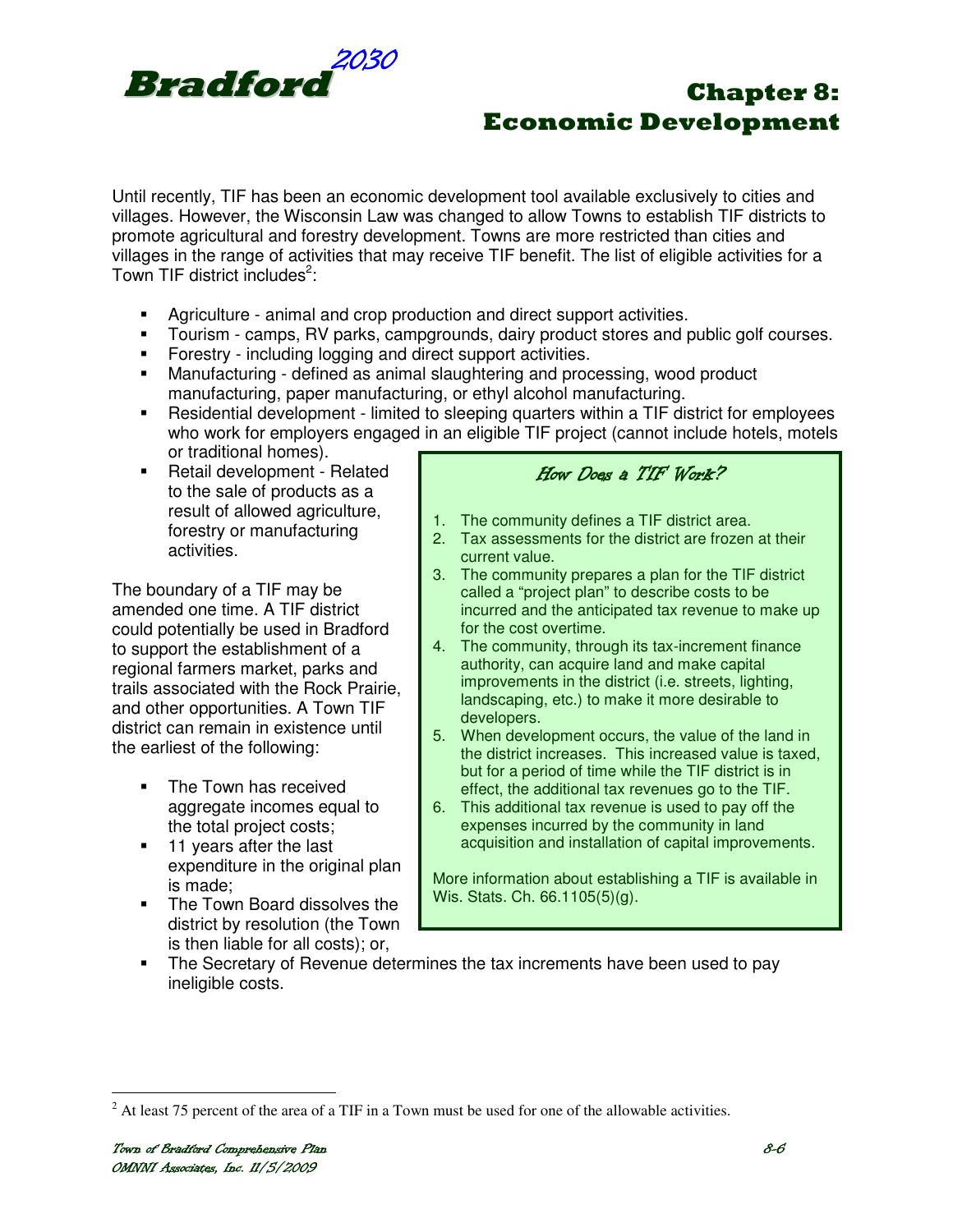

#### **STATE AGENCIES/PROGRAMS**

- Wisconsin Department of Commerce www.commerce.state.wi.us: This department is the state's primary agency for delivery of integrated services to businesses.
- Wisconsin Department of Transportation www.dot.state.wi.us: The Office of Disadvantaged Business Enterprise Programs encourages firms owned by disadvantaged individuals to participate in all federal and state transportation facility contracts.
- Forward Wisconsin www.forwardwi.com: Forward Wisconsin markets outside Wisconsin to attract new businesses, jobs, and increase state economic activity.
- Department of Workforce Development www.dwd.state.wi.us: This department builds and strengthens Wisconsin's workforce by providing job services, training and employment assistance, and helping employers find necessary workers.
- Wisconsin Small Business Development Centers www.uwex.edu/sbdc: These centers help ensure the state's economic health and stability. They offer formative business education, counseling, and technology training.
- Wisconsin Youth Apprenticeship Program http://uwhelp.wisconsin.edu/admission/requirements/freshman/wisyouthprog.asp: helps businesses prepare future workers and are an integral part of the State Department of Workforce Development's workforce training strategy. Youth apprenticeship is a rigorous two-year elective program for high school juniors and seniors that combine academic and technical classroom instruction and on-the-job training from mentors.
- Dairy 2020 Initiative is a state, business, and education partnership that works to enhance the competitive edge of the Wisconsin dairy industry.
- Wisconsin Women's Business Initiative Corporation www.wwbic.com: This statewide economic development organization offers quality business workshops and trainings, one-on-one business assistance, business incubation programs, a variety of micro loan programs and individual development accounts.

#### **<sup>R</sup>URAL BUSINESS OPPORTUNITY GRANTS<sup>3</sup>**

The Rural Business Grants program has made available \$1.5 million to help promote sustainable economic development in rural communities. The average grant size is expected to be no more than \$50,000. The grants make available money for economic planning, technical assistance for rural businesses, or training for rural entrepreneurs or economic development officials.

Eligible applicants include public bodies, nonprofit corporations, Indian tribes, or cooperatives with members that are primarily rural residents. Applicants must also possess "significant expertise" in the proposed activities as well as financial strength that will ensure the objectives of the proposed grant will be completed. The grant money must result in economic development of a rural area (any area other than a city or town with a population of greater than 50,000 and the urbanized area contiguous and adjacent to such a cities or towns). The project must include a method for determining the success/failure of the project and assessing its impact.

 3 SOURCE: United States Department of Agriculture (USDA), 2006 at: *http://www.rurdev.usda.gov/rbs/busp/rbog.htm*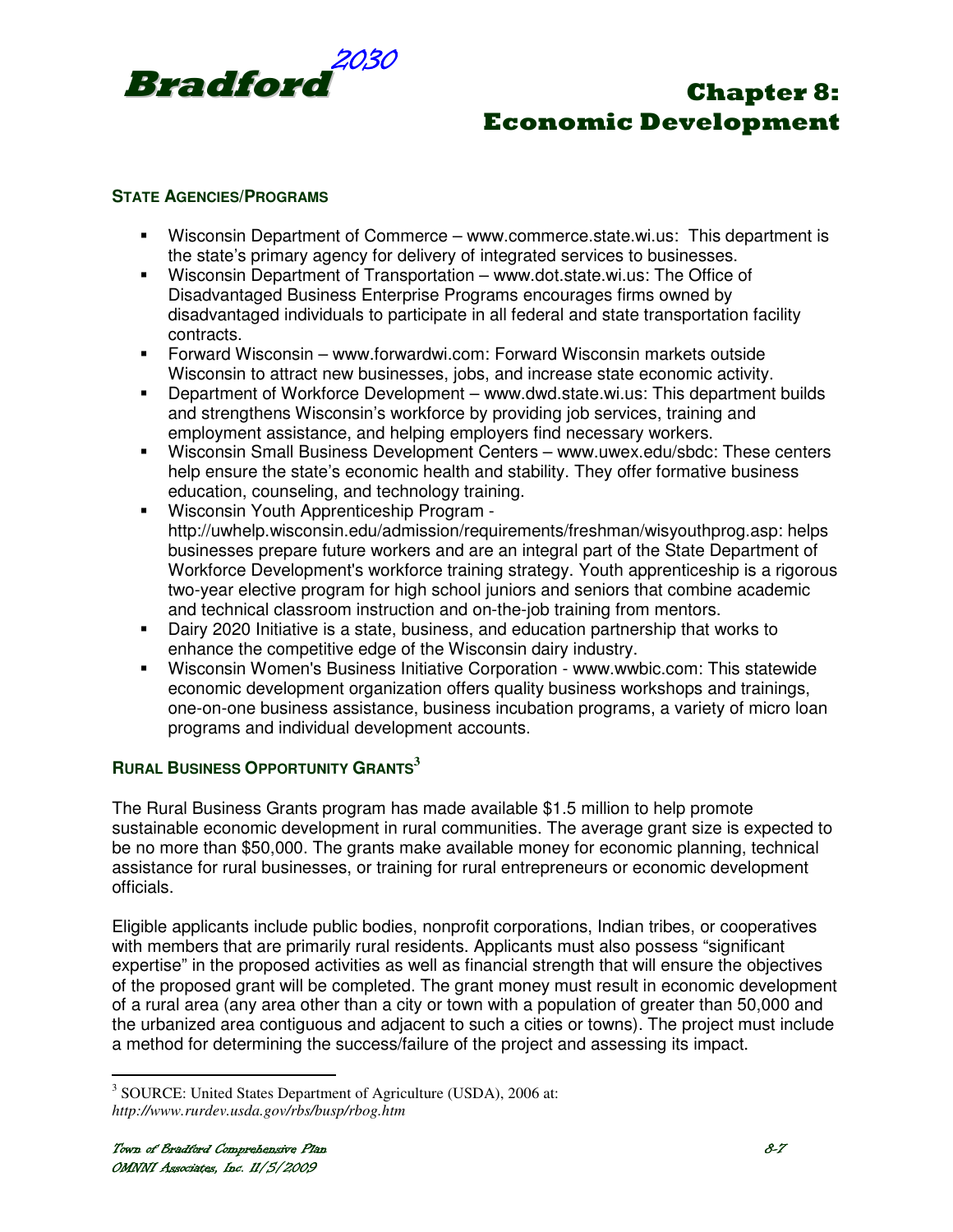

#### **FEDERAL AGENCIES/PROGRAMS**

- **Department of** Agriculture Rural **Development** Administration – www.rurdev.usda.gov
- **US Small Business** Administration – www.sba.gov: provides financial, technical and management assistance to help Americans start, run and grow their businesses.
- **US Department of** Commerce – www.doc.gov
- **US Department of** Transportation – www.dot.gov



### **Economic Development Issues & Concerns**

#### **RESIDENTIAL DEVELOPMENT AS ECONOMIC DEVELOPMENT**

To some, residential development is a growing source of taxable income. However, housing requires more services (and costs) than commercial and industrial development and far more than and agricultural and open space uses. As a result, residential development is not an effective, long-term strategy to increase the local tax base.

A number of community studies have been completed across the country that compare tax revenue generated by different land uses (i.e. commercial, industrial, single-family residential, multi-family residential, etc.) to the services they require. These assessments, known as Cost of Community Services (COCS) studies, have demonstrated that single-family residential development routinely increases public costs by a larger amount than it increases tax revenue. In contrast, commercial and industrial developments have a more positive balance relative to tax dollars paid and dollars expended on services; and, agricultural lands and open space fare even better.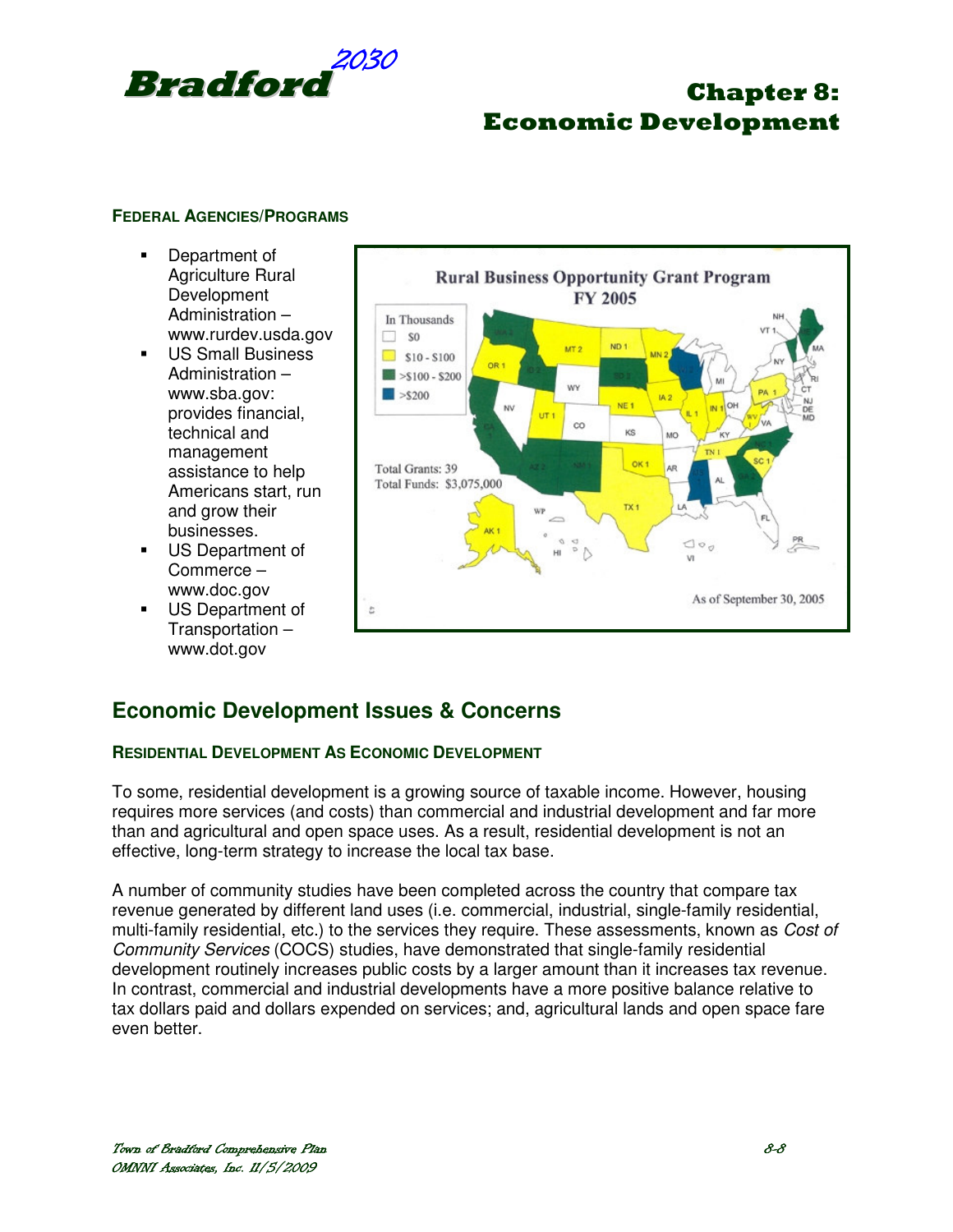

#### **Cost of Community Services in the Town of Dunn, Dane County**

The premier example of such a study in Wisconsin was completed by the Town of Dunn, Dane County in 1994. Many subsequent studies have relied on the Town of Dunn as a model in their efforts<sup>4</sup>. The Dunn study revealed that for every \$1 in tax revenue collected by the Town, \$1.06 was required in local services. The ratios for commercial and industrial uses were far more favorable (i.e. for every \$1 in tax revenues collected significantly less than \$1 of service costs were required). The tax ratio was most favorable for farmland and natural areas that required generally around \$0.15 in services for each

\$1 in taxes collected. As a result of this study, the Town of Dunn estimates that residential development costs taxpayers \$1,060 in services for every \$1,000 paid in property taxes. Farm and parkland only cost \$180 to service for the same \$1,000 in taxes paid.

Bradford supports the idea that new residential development, when it occurs, should pay a fair and proportionate share of its service costs and complete necessary studies to adequately gauge their impact on traffic and schools. To achieve this, impact fees (in accordance with Act  $477<sup>5</sup>$ ) can be used to require that new development pay a fair and equitable share of road improvement and park costs, among others. If new development stops or slows significantly, revenue generated from impact fees will decrease or disappear.

To make informed land use decisions, the Town must consider the full costs and benefits of new development. Just as an Environmental Impact Statement allows for an understanding of the effects of building projects on environmental resources, Property Tax Impact Statements help decision-makers to assess the full costs and benefits of new development. Property Tax



Source: CAFOs in Wisconsin and Risks to Human Health and the Environment, Midwest Environmental Advocates, 2004.

 $\overline{a}$ 

<sup>&</sup>lt;sup>4</sup> Additional Information about the Town of Dunn Community Services Study is available on-line at *www.town.dunn.wi.us*.

<sup>&</sup>lt;sup>5</sup> Passed May 30, 2006, Act 477 updates impact fee legislation. Counties can no longer collect impact fees, and municipalities can no longer use them for "other transportation uses" (allows roads, not the purchase of vehicles) or "other recreational uses" (allows money for parks, playgrounds, and land for athletic fields, not for improvements of these fields). Fees are to be collected from the builder or property owner within 14 days of the issuance of the building or occupancy permit, must be placed in separate accounts, and must be spent within 7 years or refunded.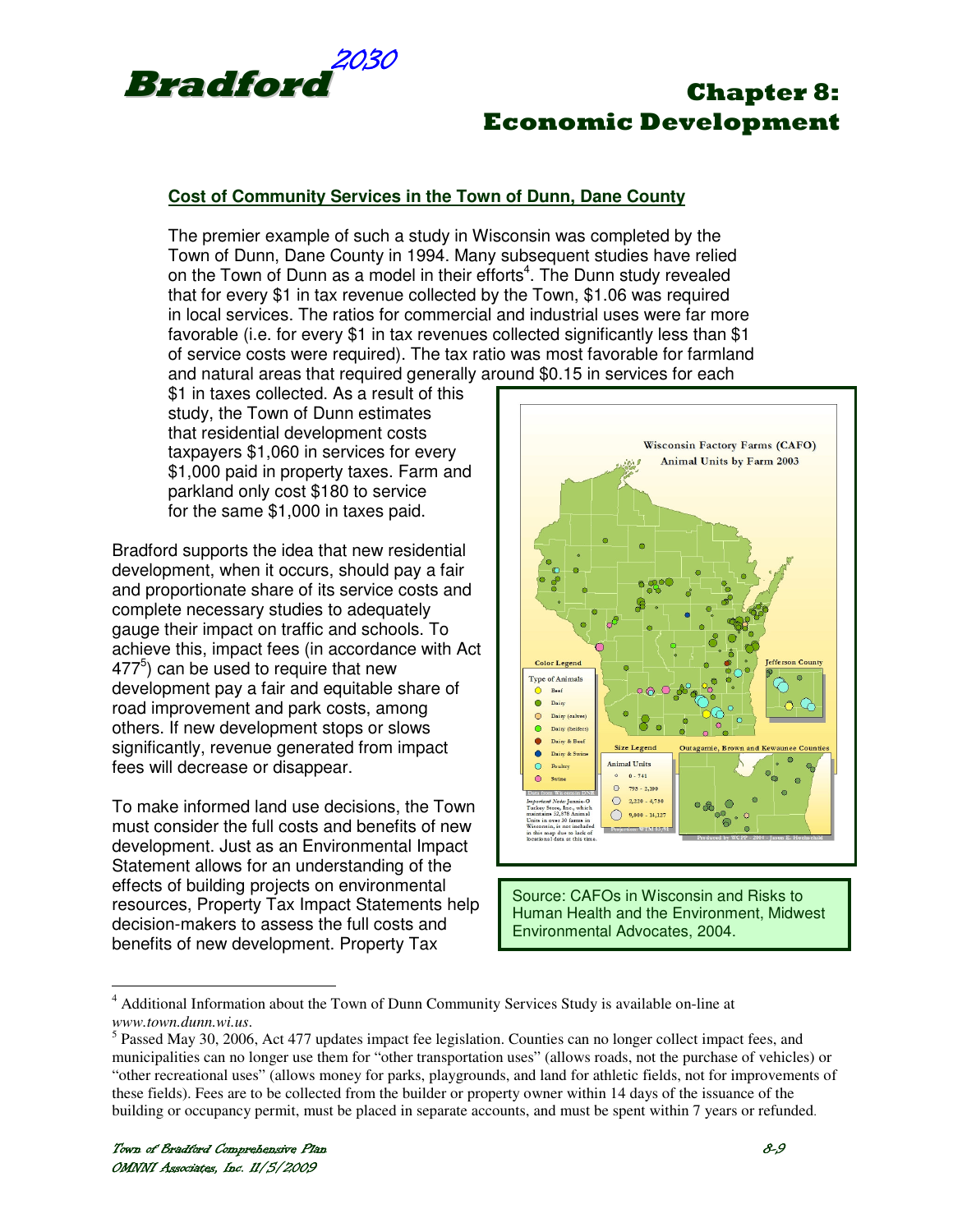

Impact Statement estimate the additional costs of providing and servicing schools, roads, fire, police, water, sewer and other public services that will be required for each new development. With a Property Tax Impact Statement decision-makers will know up-front what the Town will be paying for and will be able to decide if a development is beneficial or detrimental to Bradford from a financial standpoint. These statements may be prepared by a developer, or the Town could possibly contract with an independent analyst, the cost of which would be paid by the developer.

#### **CONCENTRATED ANIMAL FEEDING OPERATIONS (CAFOS)**

In order for a CAFO to be approved, it must be in accordance with State regulations (refer to Chapter 7: Agricultural, Natural, and Cultural Resources for more information regarding ATCP 51).

#### **RESPECTING RURAL CHARACTER**

The visions in preceding chapters highlighted the need to preserve natural features, maintain farmland, and continue to offer a quality rural living environment. Accordingly, it is important that economic development respect these visions by being of a complimentary scale. Intensive industry (with potential pollution concerns) and large commercial establishments (i.e. big box stores, strip malls, etc.) are not consistent with this image.

While a limited number of new businesses may be established in Bradford, they must be appropriately located to minimize potential conflicts with residential areas. Furthermore, new business development must exist in harmony with the rural setting. To further protect the rural landscape from development, the Town may want to coordinate with Rock County to consider opportunities for purchase and transfer of development rights programs. These types of programs are discussed in detail in Chapter 7: Agricultural, Natural and Cultural Resources.

#### **ECONOMIC DEVELOPMENT AND ENERGY PRODUCTION**

As the illustration at right shows, the Town of Bradford experiences sustained winds significant enough to support wind energy production. This situation provides the potential for wind turbines in the Town.

The siting of a wind turbine provides a

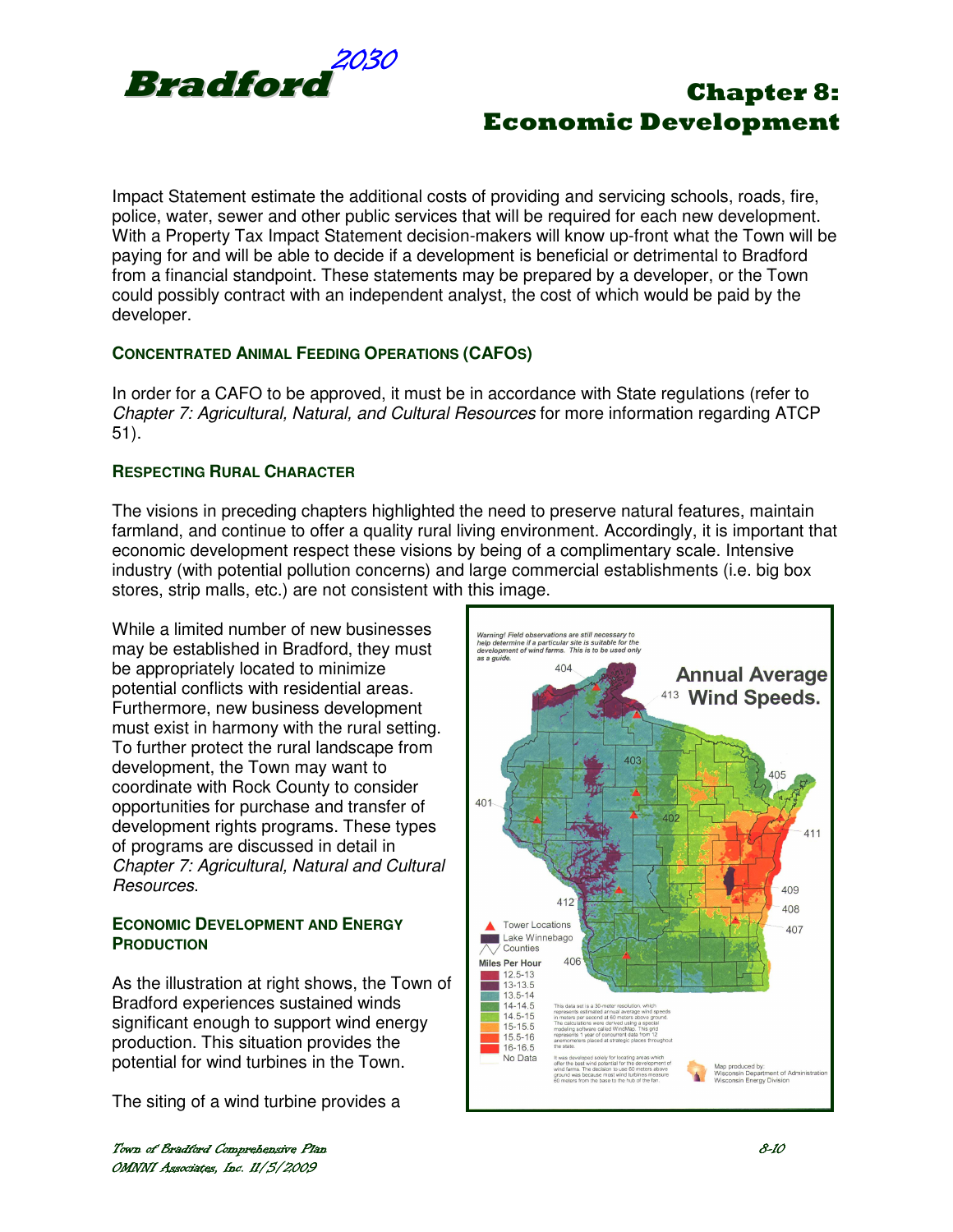

landowner direct economic gains. For this reason, wind towers can be particularly enticing to landowners who can benefit from the financial return and still continue to farm the land surrounding the turbine without the conflicts that arise when farmland is sold for residential uses (i.e. complaints about farm noise, odors, hours of operation, etc.). Moreover, having available local sustainable energy supplies is a positive economic factor that may influence some businesses to locate in the region.

Wind farms are not without their concerns, including: noise, visual impact, impacts on wildlife, and economic effects on land values for properties surrounding turbines or properties with views of turbines. For wind turbines to be effectively located in Bradford, areas should be selected that are agricultural in character with limited nearby residential development. Please refer to Chapter 6: Utilities & Community Facilities for additional information on wind-generated power.

## **Coordination with Other Comprehensive Plan Chapters**

#### **FUTURE LAND USE CHAPTER**

Any new business development must be located in areas that the market will support. At the same time, new development should not create a nuisance for neighboring properties or natural resources. These criteria were carefully considered during the development of the Future Land Use Map.

#### **TRANSPORTATION CHAPTER**

Any new business development Bradford should be done in coordination with Rock County and WisDOT in order to ensure that traffic is appropriately planned and sited to minimize its impact on adjacent roadways. This may require periodic traffic studies to assess the affect of proposed developments. Pedestrian and bicycle access must also be considered.

#### **HOUSING CHAPTER**

Economic development in Bradford can bring visitors to the Town who may decide its rural, scenic, country-setting is an ideal location to live. Successful business development can also result in jobs that bring people to the community looking for places to live near their place of employment. Accordingly, areas for housing development, consistent with state growth projections, are provided on the Future Land Use Map.

#### **UTILITIES & COMMUNITY FACILITIES**

To support economic development, infrastructure (sanitary service, transportation, electricity, communication, etc.) must be available to meet the needs of businesses. The Utilities and Community Facilities chapter discusses Bradford's existing and planned infrastructure to serve the needs of the community, including economic interests.